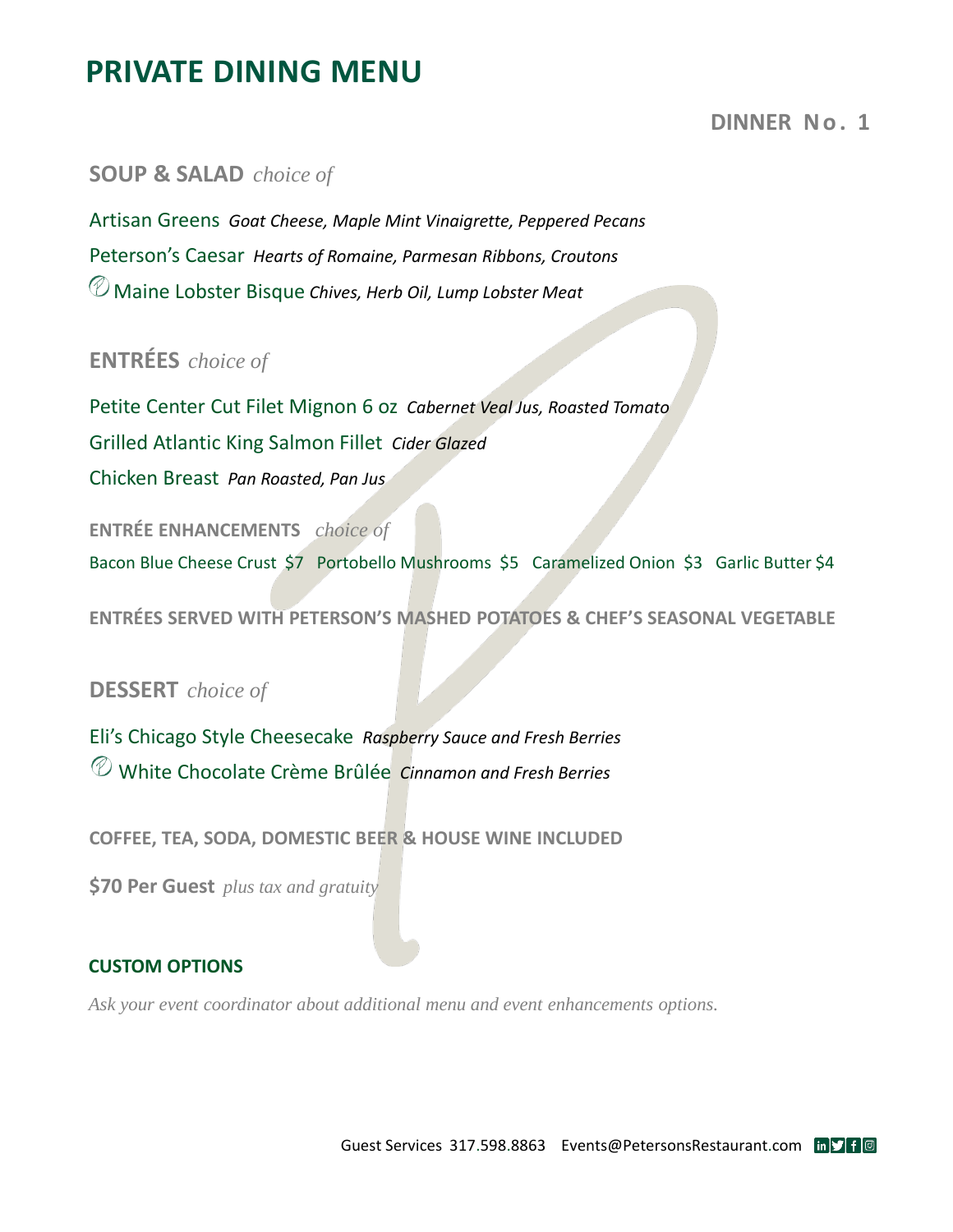# **PRIVATE DINING MENU**

## **DINNER No. 2**

**APPETIZERS** *served for the table* Portobello Fries *Panko-Rosemary Crust, Horseradish Cream*  Mini Crab Cakes *Stone Ground Mustard Beurre Blanc* Peterson's Meatballs *Peterson Family Recipe, Brown Sugar BBQ, Black Pepper Crostini* **SOUP & SALAD** *choice of* Baby Iceberg "The Wedge" *Danish Blue Cheese Dressing, Asian Pear, Walnut, Red Pepper Coulis, Balsamic Syrup* Peterson's Caesar *Hearts of Romaine, Parmesan Ribbons, Croutons* Maine Lobster Bisque *Chives, Herb Oil, Lump Lobster Meat* **ENTRÉES** *choice of* Petite Center Cut Filet Mignon 8 oz *Cabernet Veal Jus, Roasted Tomato*  Grilled Salmon Fillet *Cider Glazed, Herbs* Chicken Breast *Pan Roasted, Pan Jus* **ENTRÉE ENHANCEMENTS** *choice of*  Bacon Blue Cheese Crust \$7 Portobello Mushrooms \$5 Caramelized Onion \$3 Garlic Butter \$4 **ENTRÉES SERVED WITH PETERSON'S MASHED POTATOES & CHEF'S SEASONAL VEGETABLE DESSERT** *choice of*

Eli's Chicago Style Cheesecake *Raspberry Sauce and Fresh Berries* White Chocolate Crème Brûlée *Cinnamon and Fresh Berries* Chocolate Pot de Crème *Shaved Dark Chocolate & Heavy Whipping Cream*

**COFFEE, TEA, SODA, DOMESTIC BEER & HOUSE WINE INCLUDED \$85 Per Guest** *plus tax and gratuity*

#### **CUSTOM OPTIONS**

*Ask your event coordinator about additional menu and event enhancement options.*